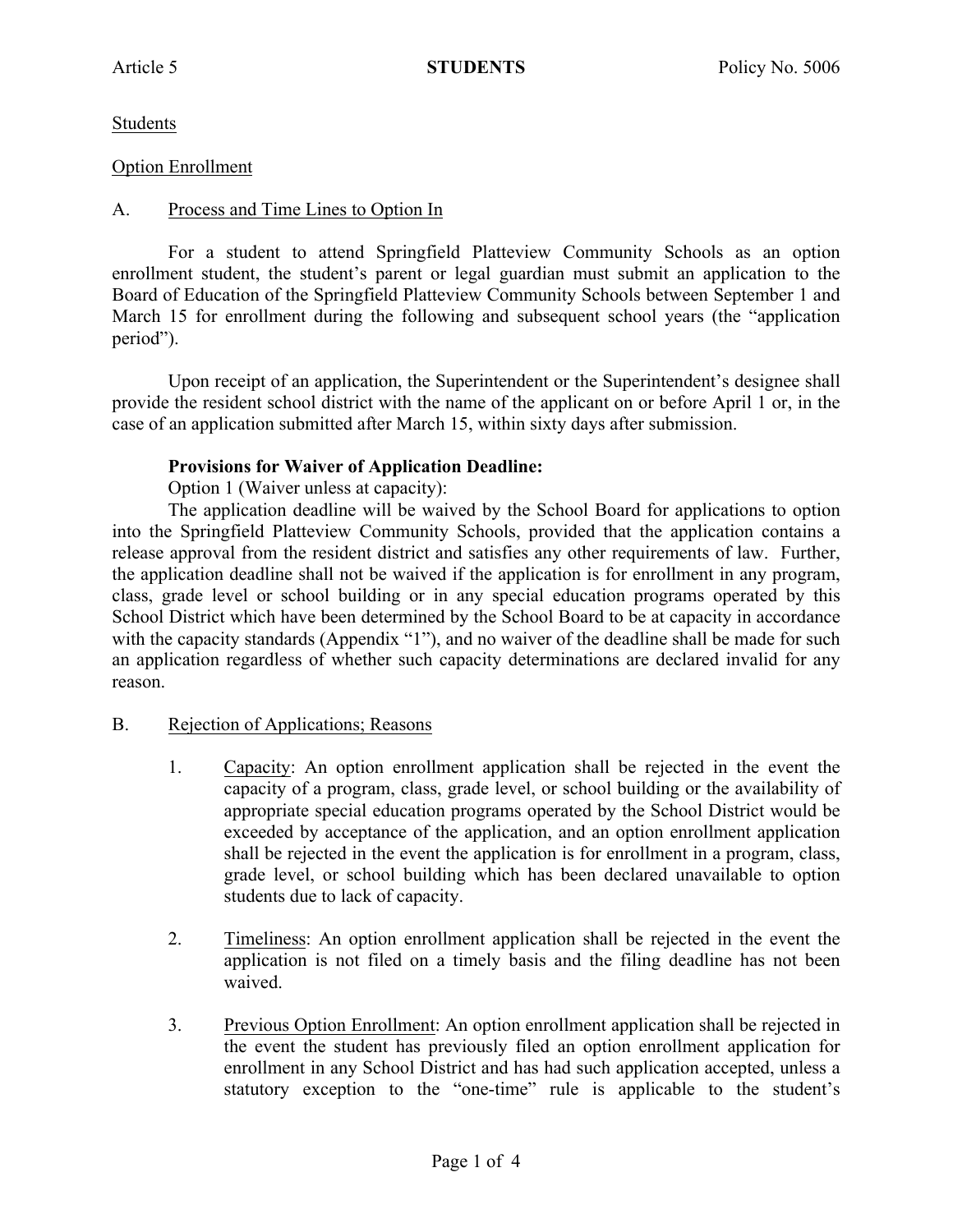circumstance.

4. Other Reasons: An option enrollment application may be rejected in the event the Superintendent, the Superintendent's designee, or the School Board determines: The application is not submitted on a form prescribed by the State Department of Education, is not completely and accurately filled in, is not received within the time required by law, or any additional information requested to be supplied is not supplied to the School District within the time lines indicated; or in the event acceptance of the application is not required by law. Matters which are legally prohibited from being considered as standards for acceptance or rejection of applications (including "previous academic achievement, athletic or extracurricular ability, disabilities, proficiency in the English language, or previous disciplinary proceedings" and further including, without limitation, race, national origin, and gender) shall not be considered as reasons for acceptance or rejection.

# C. Priority of Acceptance

Priority shall be accorded in the following order: (1) first, to those applications required to be given priority by law, (2) second, to those with a sibling in attendance at Springfield Platteview Community Schools, with priority within this group being given to those who had earliest filed applications, and (3) third to those without an option student sibling in attendance at Springfield Platteview Community Schools, with priority within this group to those who had earliest filed applications.

Filing date determinations are made by the Superintendent, or the Superintendent's designee. In the event applications within a group are received at the same or substantially the same time, priority as between such same-date applications shall be determined on the basis of random drawing.

# D. Determination of Capacity

The School Board will determine and set, on an annual basis, the maximum number of option enrollment applications the School District will accept in any program, class, grade level or school building or in any special education programs operated by this School District, based upon available staff, facilities, projected enrollment of resident students, projected number of students with which this School District will contract based on existing contractual arrangements, and availability of appropriate special education programs, and may declare a program, class or school unavailable to option students due to lack of capacity. Such determinations may be made in the form of an Appendix "1" to this Policy. The determination and declaration made for any school year shall continue in effect for the next and subsequent school years unless otherwise determined and/or declared.

# E. Releases for Options Out

# **Provisions for Release:**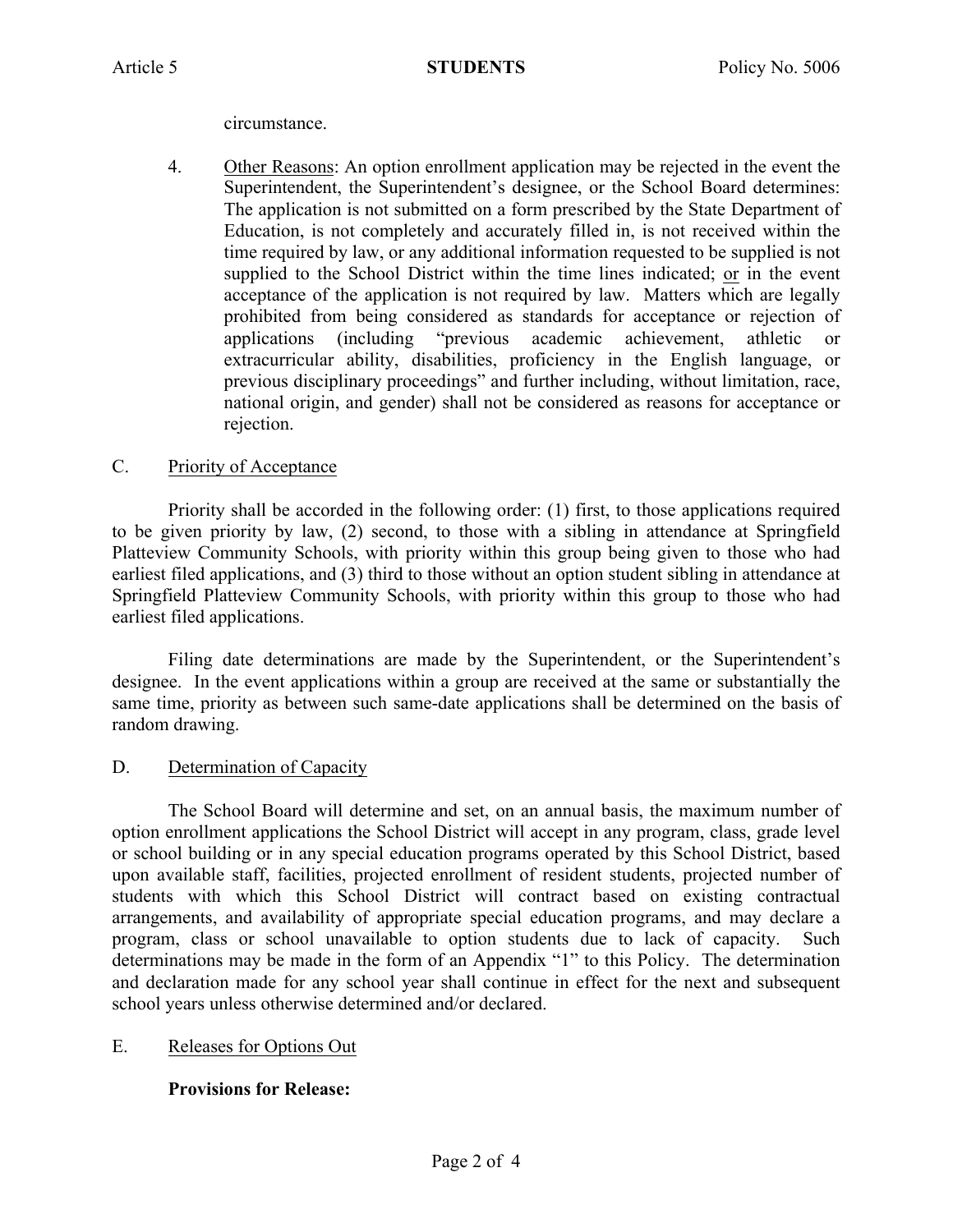A request for release of a resident student of the Springfield Platteview Community Schools who submits an enrollment option application after March 15 or any other statutory deadline will be granted unless the release shall not be granted if the administration is considering or has recommended expulsion of the student at the time the application is filed, and the administration determines it is appropriate to complete the expulsion process.

The Superintendent or the Superintendent's designee is hereby authorized to execute such releases on behalf of the School Board and the School District, subject to subsequent ratification by the School Board.

## F. Notification of Acceptance or Rejection

In the case of an application to option enroll into the Springfield Platteview Community Schools, the Superintendent or the Superintendent's designee shall notify, in writing, the parent or legal guardian of the student and the resident school district whether the application is accepted or rejected on or before April 1 or, in the case of an application submitted after March 15, within sixty days after submission.

If an option enrollment application or a request for release is rejected by the School District, the Superintendent or the Superintendent's designee shall provide written notification to the parent or guardian stating the reasons for the rejection and the process for appealing such rejection to the State Board of Education. Such notification shall be sent by certified mail.

#### G. Applications Subsequent to Relocations or Mergers

An option enrollment application does not require a release and shall be accepted or rejected within forty-five days after filing in the following circumstances:

- 1. the student relocated to a different resident school district after February 1, or
- 2. the student's option school district merged with another district effective after February 1, and
- 3. the application is for attendance during the immediately following and subsequent school years.

## H. Status of Option Student

A student who is admitted under the enrollment option program shall be treated as a resident student, and in such regard shall be required to provide such enrollment information and documentation as is required for enrollment of other students (e.g., certified birth certificate and evidence of physical examination, visual evaluation and immunization), shall be required to be enrolled on a full-time basis, and shall be required to adhere to student conduct rules. The building assignment for an option student, as well as classroom and grade level assignments, shall be determined by the administration.

An option student shall not be entitled to transportation except as required by law.